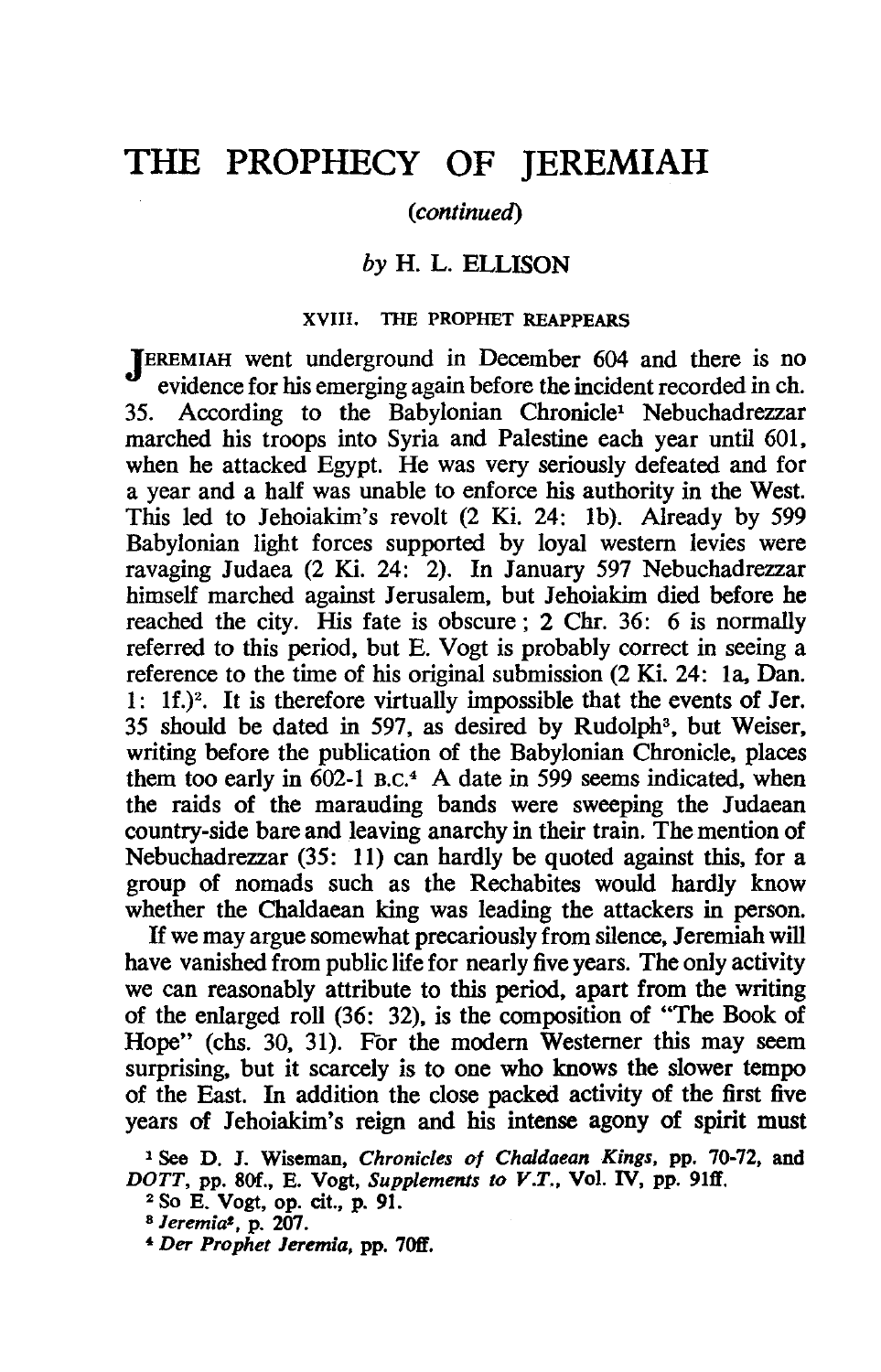have meant that Jeremiah needed a long period of inner recuperation. We shall probably be safe in thinking of him letting the months pass over him somewhere in the savage Wilderness of Judaea. where many a sore tried saint of God found refuge both before and after his time.

Then came the hour of divine judgment. As Nebuchadrezzar's bands swept like locusts over the land. Jeremiah returned to his prophetic duty in the capital. The time of withdrawal had made of him, as God had promised at his call, "a fortress, an iron pillar. a bronze wall" (1: 18). From now on there was to be neither flinching nor complaining. It need not surprise us that, apart from 35: 12~19. we have no oracle from this period preserved for us. None was needed. Jehoiakim had sought to get rid of both message and prophet; now the prophet was back and his message was going into fulfilment. His very presence was oracle enough. His fearless appearance bore testimony to his conviction that he and his people were in the hands of God for good or evil.

From Rehoboam on we are told of the burial of all the kings of Judah with the exception of Jehoiakim<sup>5</sup>. Presumably he did have the burial of a donkey. i.e. none (22: 19). The extreme reticence about his death cannot spring from lack of knowledge; rather it suggests that there must have been something peculiarly shameful about it. If I have read his character correctly<sup>6</sup>, it is not unlikely that he broke down when he realized what a fool he had been to defy God. Jeremiah's quiet but public return will have paralys~ ed him as he recognized in his presence the shadow of coming doom. But even if I have misread Jehoiakim, he had his hands too full to spend time on arresting prophets. So, as the strands of Nebuchadrezzar's net drew tighter about Jerusalem, Jeremiah's very presence spoke to the people of what they were to expect.

# THE RECHABITES

Because of frequent misunderstandings about the Rechabites it may be well to devote a few paragraphs to them. M. Black can write of "the orders of the Rechabites and Kenites or the permanent Nazirate",7 which he links with the later Hasidim and Essenes<sup>8</sup>. The very thin evidence for this is given fully by H. J. Schoeps with the caveat that we are "dealing only with conjectures for which we can reach only, at the best, a certain degree of

5 The burial of Hezekiah is not mentioned in the M.T. of 2 Ki. 20: 21, but it is found, doubtless correctly, in LXX ; cf. also 2 Chr. 32: 33.

*<sup>6</sup>*E.Q., Vol. XXXV, No. 4, p. 205.

<sup>7</sup>*The Scrolls and Christian Origins,* pp. 43f.

*a/bid.,* p. 15.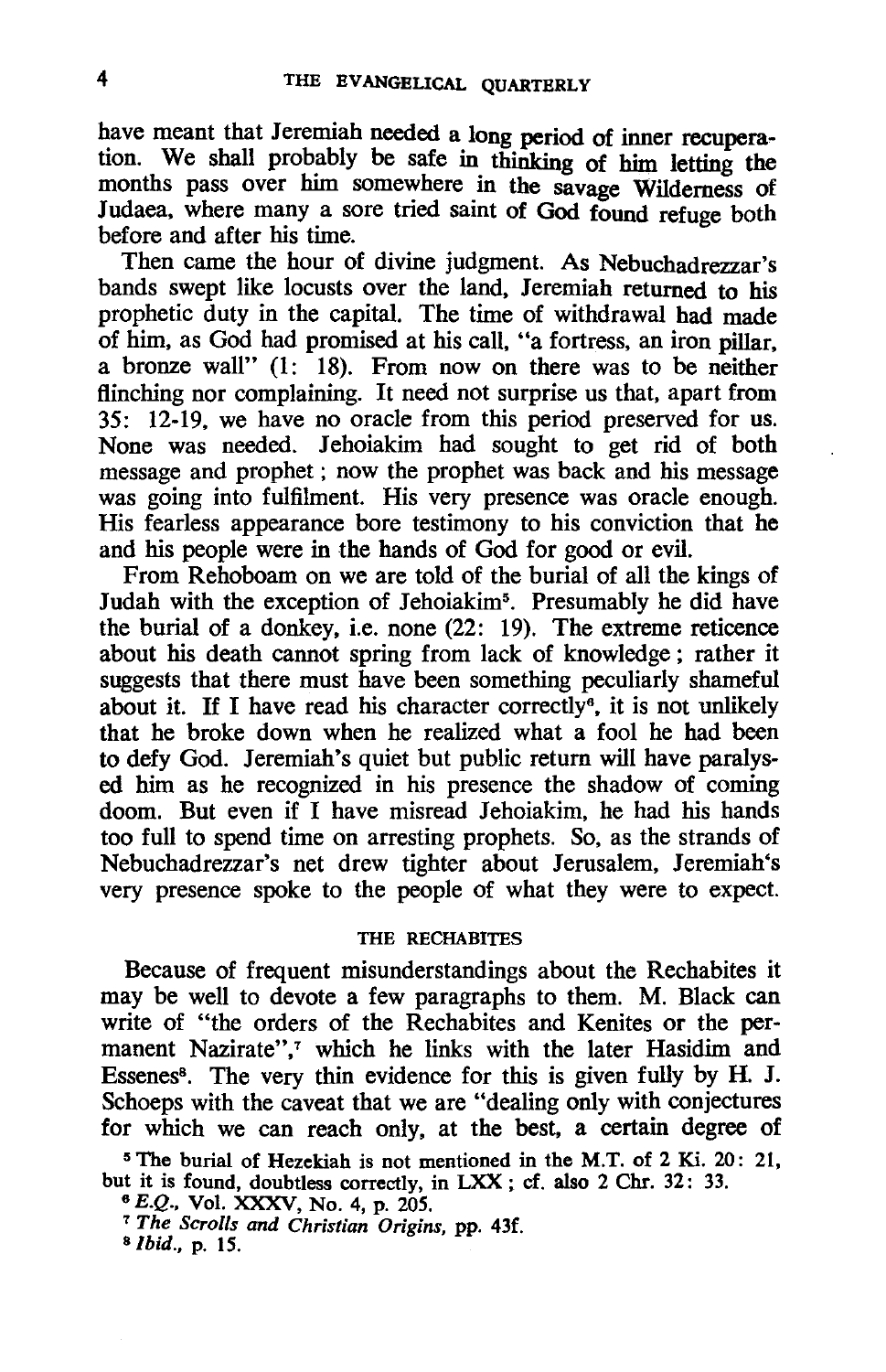probability. "9 R. Kittel can call them "a sect".10 and J. Pederson implies the same. when he says: "The Rechabites. whose unity consisted in their following the nomadic ideal. formed a house. the father of which was the founder. Jonadab son of Rechab."<sup>11</sup>

1 Chr. 2: 55 and 4 : I1f. (LXX 1) seem to link the Rechabites with the Kenites, who were semi-nomads. Until recently it has been usual to envisage the life of the semi-nomadic tribes of the Old Testament in terms of the modem Beduin. But. as Albright has pointed out so clearly<sup>12</sup>, we may not equate the semi-nomad dependent on the ass with the camel-nomads, or Beduin, as we now call them. The Israelites of the Exodus were not even typical ass-nomads, though the associated Kenites probably were. It seems, therefore, at the very least an exaggeration, when it is claimed that there was a strand in Israelite tradition which looked back to a nomadic ideal. Israel's ideal is surely given in the Creation story. Adam was taken from the *'adamah,* the fertile soil (Gen. 2: 7). while Cain went out into the Land of Wandering (Gen. 4: 16). Then again there is no evidence. but rather the reverse. that ass-nomads looked on the desert with particular favour. The Kenites and other clans that had linked themselves to Israel will have been slower settling down, but that is all.

There are no grounds for doubting the Rechabite clan tradition that their special mode of life was due to Jonadab (35: 6), who enters history briefly in the time of Jehu a little under two and a half centuries earlier (2 Ki. 10: 15). He was evidently one of those strong-willed fanatics who must lead others into the way they consider right. Whether Jonadab was the head of the clan or merely of one of its sub-divisions we are not told. On this would depend whether all Rechabites. or only some, had adopted his ideals. If the former is true. it means that the scribes in 1 Chr. 2: 55 and also certain Rechabite figures in later Jewish tradition had abandoned their ancestor's charge. The reason for Jonadab's insistence was doubtless because he saw that the clan was on the verge of giving up its old manner of life.

There is no suggestion that the Rechabites had sought the refuge of Jerusalem during the comparable crisis of 701 D.C., when Sennacherib swept Judah bare. A semi-nomadic clan should not have found it impossible to avoid Nebuchadrezzar's marauding bands. It may well be that the old fanatical zeal had worn thread-

<sup>11</sup>*Israel* 1-11, p. 54.

<sup>9</sup>*Theologie und Geschichte des ludenchristentums.* p. 247 seq.

*<sup>10</sup> Geschichte des Volkes Israels,* Vol. 11, p. 276.

*<sup>12</sup> Archaeology and the Religion of Israel'.* pp. 96-101.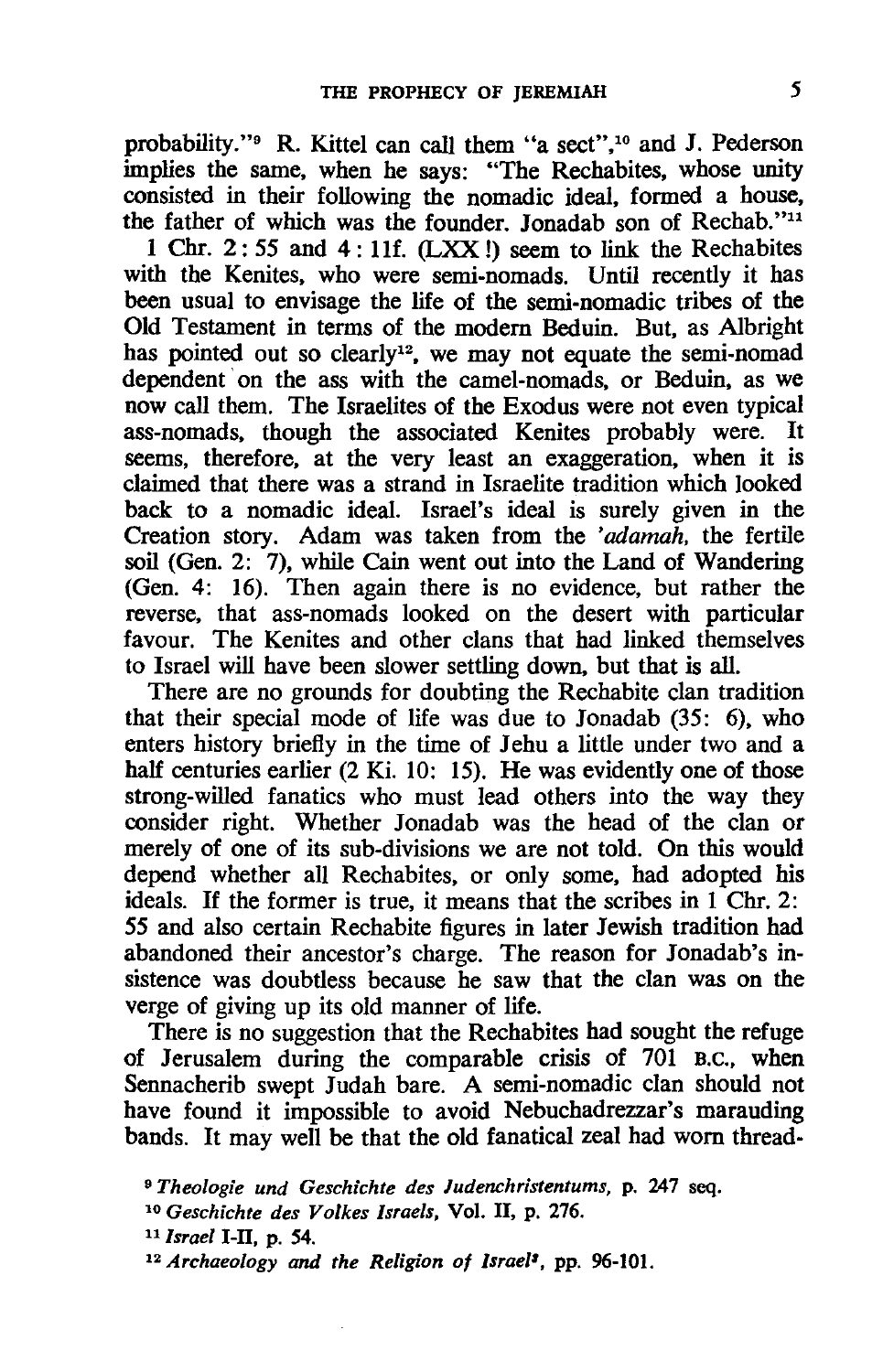bare during a couple of centuries of vicissitudes. Be that as it may, when the challenge came, they remained true to their old traditions. The temptation can have been no light one, for not only were they brought into one of the rooms for prophets (35: 4), but it was put to them by the leading prophet of the time.

It is doubtful whether we can with Rudolph<sup>13</sup> make v. 19 imply Jeremiah's sympathy for the Rechabites, or speak with Welch of "the interest the prophet took in the Rechabites and the sympathy he showed with them."<sup>14</sup> G. A. Smith is surely much nearer the truth, when he says $15$ :

Whereupon Jeremiah went forth and held them up as an example to the men of Judah, not because of any of the particular forms of their abstinence, but because of their constancy. Here were people who remembered, and through centuries had remained loyal to, the precepts of an ancestor; while Israel had fallen from their ancient faithfulness to their God and ignored His commandments. The steadfast loyalty of those simple nomads to the institutions of a far-away human father, how it put to shame Judah's delinquency from the commands of her Divine Father!

Both Rudolph<sup>16</sup> and Weiser<sup>17</sup> take the promise (v. 19), "Jonadab the son of Rechab shall not want a man to stand before Me for ever," as meaning special service. They reject the view. toyed with by many of their predecessors. that some form of priestly or prophetic ministry is intended. and think that their witness as shown in their loyalty of life is implied. While "to stand before" indubitably has this technical meaning (cf. 19: 1). yet in the light of passages like 7: 10; Lev. 9: 5; Deut. 4: 10; 19: 17 it clearly had the wider sense as well of partaking in a religious action. Such would seem to be the meaning here; there would always be Rechabites to join in the worship of God.

XIX. THE BOOK OF HOPE

Traditional exegesis of the Bible has always tended to be dominated by the concept that the order in which things are recorded must be a chronological one. As a result. in spite of manifest breaches of chronological order in *Jeremiah.* it was normally taken for granted that chs. 30. 31. "The Book of Hope," were written late in the time of Zedekiah. The International *Standard Bible Encyclopedia, The New Bible Handbook. The New Bible Commentary, The New Bible Dictionary.* and E. J. Young. *An Introduction to the Old Testament,* to mention only a few stand-

- 160p. *cit.,* p. 209.
- 110p. *cit.,* p. 328.

<sup>130</sup>p. *cit.,* p. 209.

<sup>B</sup>*Jeremiah: His Time and His Work,* p. 240.

<sup>15</sup> *Jeremiah4,* p. 194.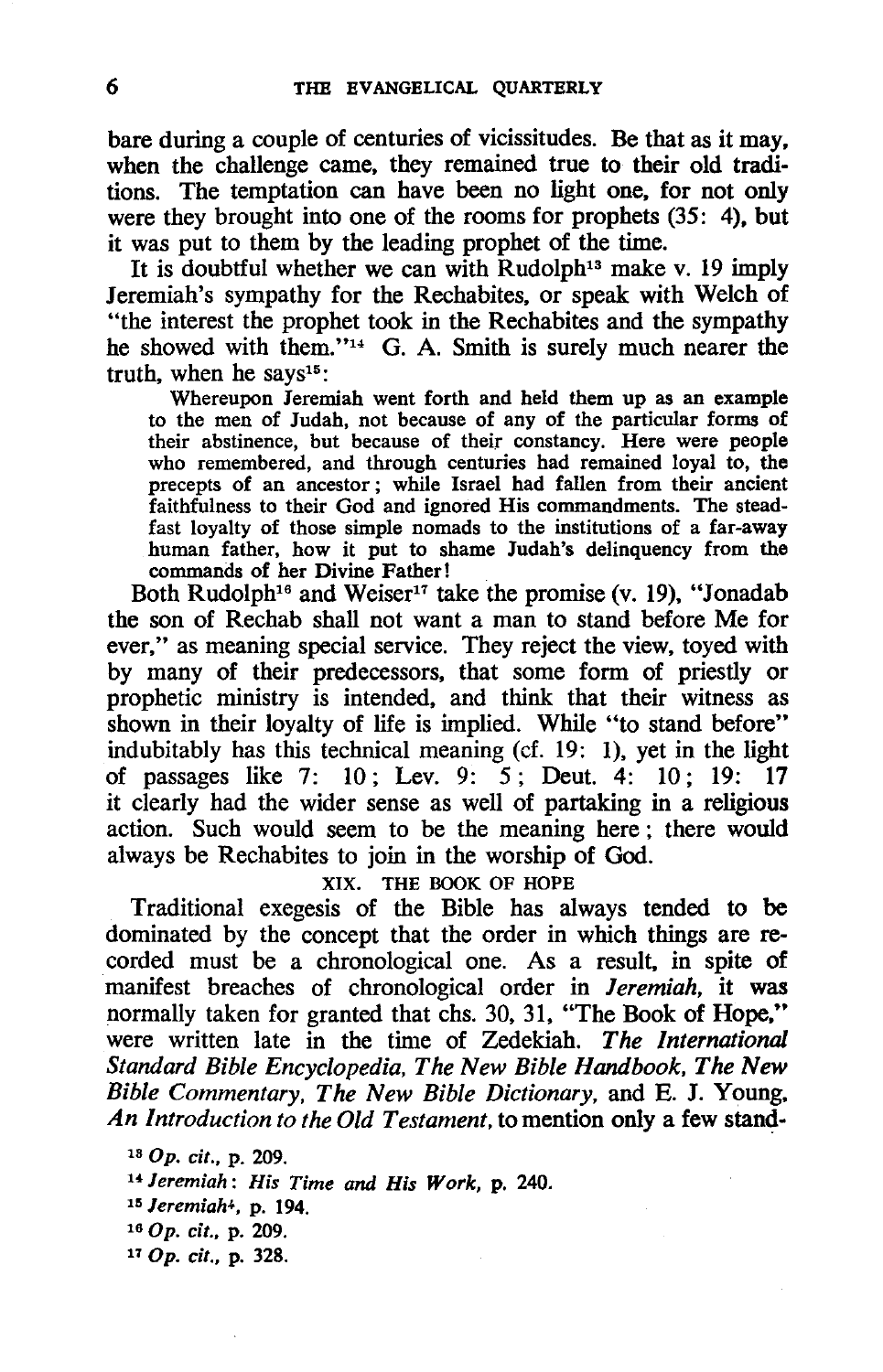ard works. do not even seem to realize that any other date is possible. Had they felt it necessary to justify their view. they would doubtless have appealed to the evidence of chs. 32. 33. While there can be little doubt that chs. 26-35 form a deliberately constructed unit, created either by Jeremiah or Baruch. there is no evidence that the scroll of 30: 2. with one minor exception. ever went beyond the bounds of chs. 30, 31. The exception is  $3: 6-13$ ; whether or not it ever formed part of The Book of Hope we cannot say. but it certainly belongs to the collection of oracles we find there.

Liberal exegesis was slow in throwing much new light on these chapters. because it was mainly interested in questions of their genuineness. Gradually there grew up a general consensus that little or nothing in ch. 30 was from Jeremiah. but considerable portions of ch. 31 were recognized as genuine. Particularly important was the recognition that some oracles in ch. 31 had from the first been addressed to Ephraim; these were ascribed to the earliest period of Jeremiah's activity<sup>18</sup>. P. Volz's commentary in 1922 opened a new chapter in our understanding of these chapters. He demonstrated that. if we remove a few elements referring to Judah. the vast bulk of these two chapters are to be interpreted of the Northern Kingdom.

I have earlier given my reasons for rejecting the view that Jeremiah's earliest ministry was to the North<sup>19</sup> and that 3: 6-13 should be placed before Josiah's reformation<sup>20</sup>. It is by the nature of things unprovable. but we can adopt as a working hypothesis that  $3: 6-13$  is from the reign of Josiah but well after the climax of the reformation. and that the bulk of chs. 30. 31 comes from the same period.

### JEREMIAH'S NORTHERN MINISTRY

It is obvious enough that 31: 7-9 is an oracle depicting the return of *Ephraimite* exiles. Ephraim being probably used merely as a parallel to Israel. What is not clear is to whom the oracle was given.

There are no grounds for doubting that at least the majority of the descendants of the Northern exiles were still living in the areas to which they had originally been taken (2 Ki. 17: 6). Though it

<sup>18</sup> A brief summary of the Liberal position as it was in 1911 may be found in Peake: *Jeremiah and Lamentations* (Century Bible), Vol. II, pp. 68ff  $68ff.$ 

*<sup>19</sup>*E.Q., Vol. XXXI, No. 4, p. 205, Vol. XXXII, No. 2, p. 111. *20* E.Q., Vol. XXXII, No. 2, pp. 107, 112.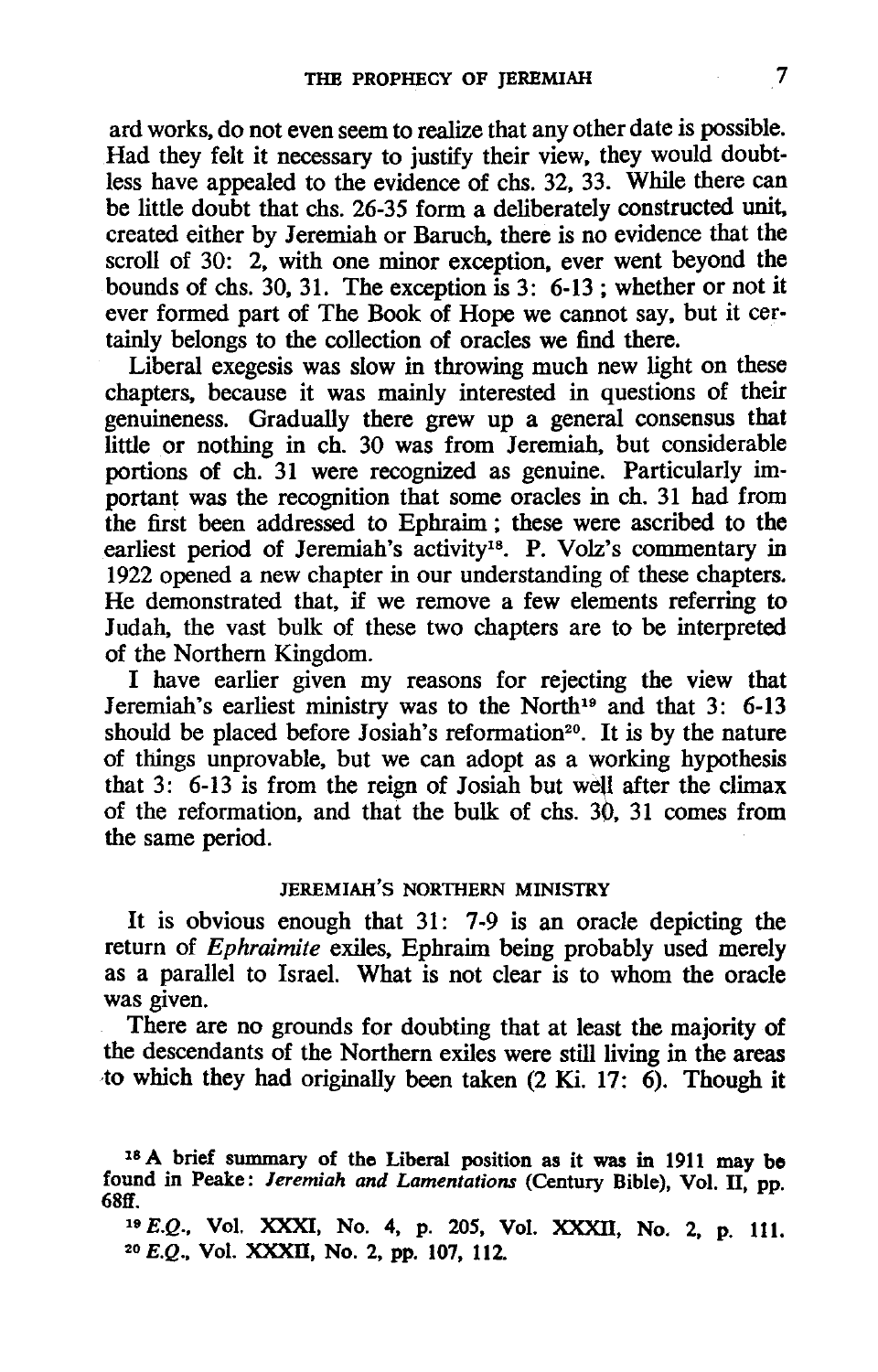might have been somewhat more difficult, Jer. 29 shows that there were no insuperable difficulties involved in writing to them. But there is no indication that such a letter was writen, or that a copy of chs. 30, 31 was to be sent to the exiles.

Ch. 30: 3 might indicate that the roll was to be treasured up, so that when its promises were fulfilled there would be written evidence that it had been foretold and hence God's action. But v. 1 surely implies that we are dealing with normal oracles that had been spoken before they were written down. This is borne out by a study of the contents of the roll. However great the literary skill with which they may have been fitted together, it is clear that we are dealing with independent oracles, just as we are in ch. 2.

The easiest suggestion would seem to be that Jeremiah spent much of his time in the later years of Josiah, a period for which no other activity is recorded, in preaching to the remnant of Israel left in the area Josiah had added to his own kingdom. Rudolph, while agreeing with the time, objects that oracles fluctuating between the remnant left in the land and the exiles are most unlikely, and that in such a case one would expect messages for the new settlers as well<sup>21</sup>. Unless we are prepared to affirm that *Jeremiah* must contain all the prophet's oracles there is no special reason why any message he may have given these semi-foreigners with their syncretistic worship should have been preserved-we may even ask whether they would have welcomed such a message. In any case The Book of Hope was not the place to record it. The other objection seems to be based on a distorted picture of what happened, when Sargon deported the upper classes of Israel.

Modem scholarship has shown the older view, still propagated by the British Israelites, to be untenable, *viz.* that the remnants of the Israelite population were swept away into exile without leaving any behind. The tendency today is to go to the other extreme and minimize the importance of the foreign settlers (2 Ki. 17: 24, Ezr. 4: 2, 10). The fact of at least three different settlements over a century shows how determined the Assyrian kings were that the Israelite remnant should not become dominant. When Sargon claimed to have deported 27,270 or 27,290 after the capture of Samaria<sup>22</sup>, the smallness of the number is not a testimony to the many left but to the shocking mortality in the last desperate years of the Northern Kingdom. The vital position of Samaria, covering as it did the Egyptian frontier, made it essential for the Assyrian

210p. *cit.,* p. 175.  $22$  See D. J. Wiseman in *DOTT*, pp. 58ff.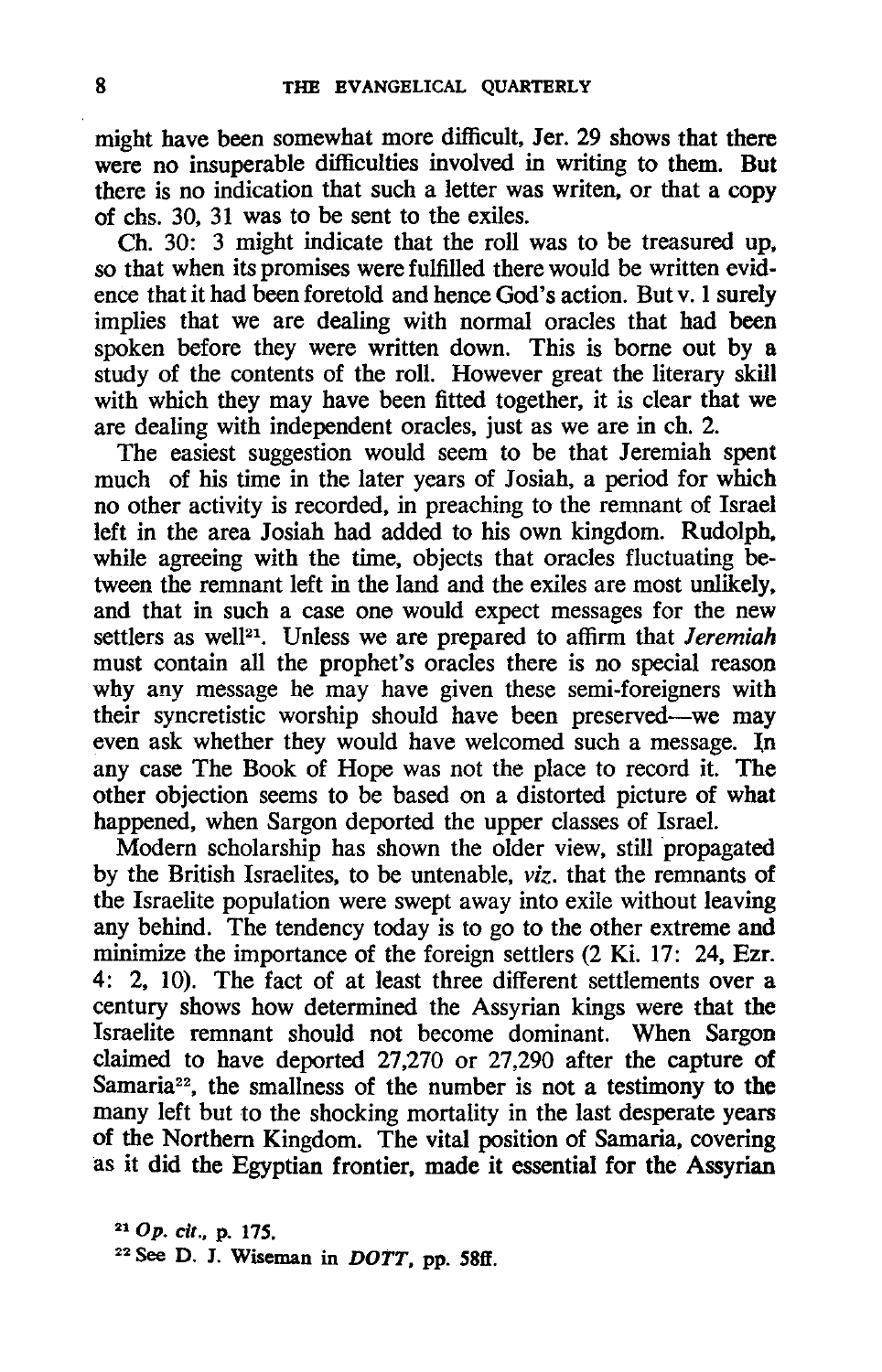kings that the Israelites should remain a leaderless mob incapable of concerted and independent action.

Jeremiah could not preach to such a people simply a hope based on incorporation in Judah. Quite apart from the fact that probably the majority were not yet prepared to accept such a solution, it was no message of hope, for Jeremiah knew that judgment was coming on Jerusalem even as it had come upon Samaria. So they could not visualize the renewal of national life without the restoration of their exiled leaders<sup>23</sup>. So we should not find it surprising, if Jeremiah proclaimed the return of the deported to the children of those who had been left in the land.

#### THE WRITING OF THE SCROLL

It is worth asking ourselves why and when The Book of Hope was written. Just as in the case of the two scrolls written in the fourth and fifth years of Jehoiakim it clearly marks the completion and end of a period. This virtually rules out any date during the time his ministry to the North was being carried on.

It is clear that Necho immediately detached 10siah's northern provinces from the area under lehoiakim's rule, and that this policy was continued by Nebuchadrezzar. This was not merely through lack of trust in lehoiakim; both Necho and Nebuchadrezzar looked on themselves as heirs of Assyria and were slow to change the Assyrian administrative districts. It may be regarded as axiomatic that in the tense condition of the time no-activity that might upset the *status quo* would be tolerated. A Judaean prophet moving freely in Samaria would be assumed to be trying to bring back the lost province to loyalty to Judah. If in fact the content of Jeremiah's oracles was known to those in authority, he would have been a *persona non grata,* for their implication was that all foreign rule over the area would come to an end. This is in fact the overwhelming argument in favour of placing Jeremiah's activity in the North in the reign of Josiah, if we once accept that there had been such an activity.

Jeremiah's inability to visit Samaria as a prophet is in itself an adequate motivation for the writing of the scroll. We cannot possibly know whether copies were smuggled across the border, but, if they were, they would not merely have reminded the Israelites of the promises they had heard but would also have

<sup>&</sup>lt;sup>23</sup> Exactly the same held good for Judah later. In spite of some recent attempts to prove the opposite, it is remarkable that those who were left in the land by Nebuchadrezzar seem to have had no formative influence at all on the post-exilic community.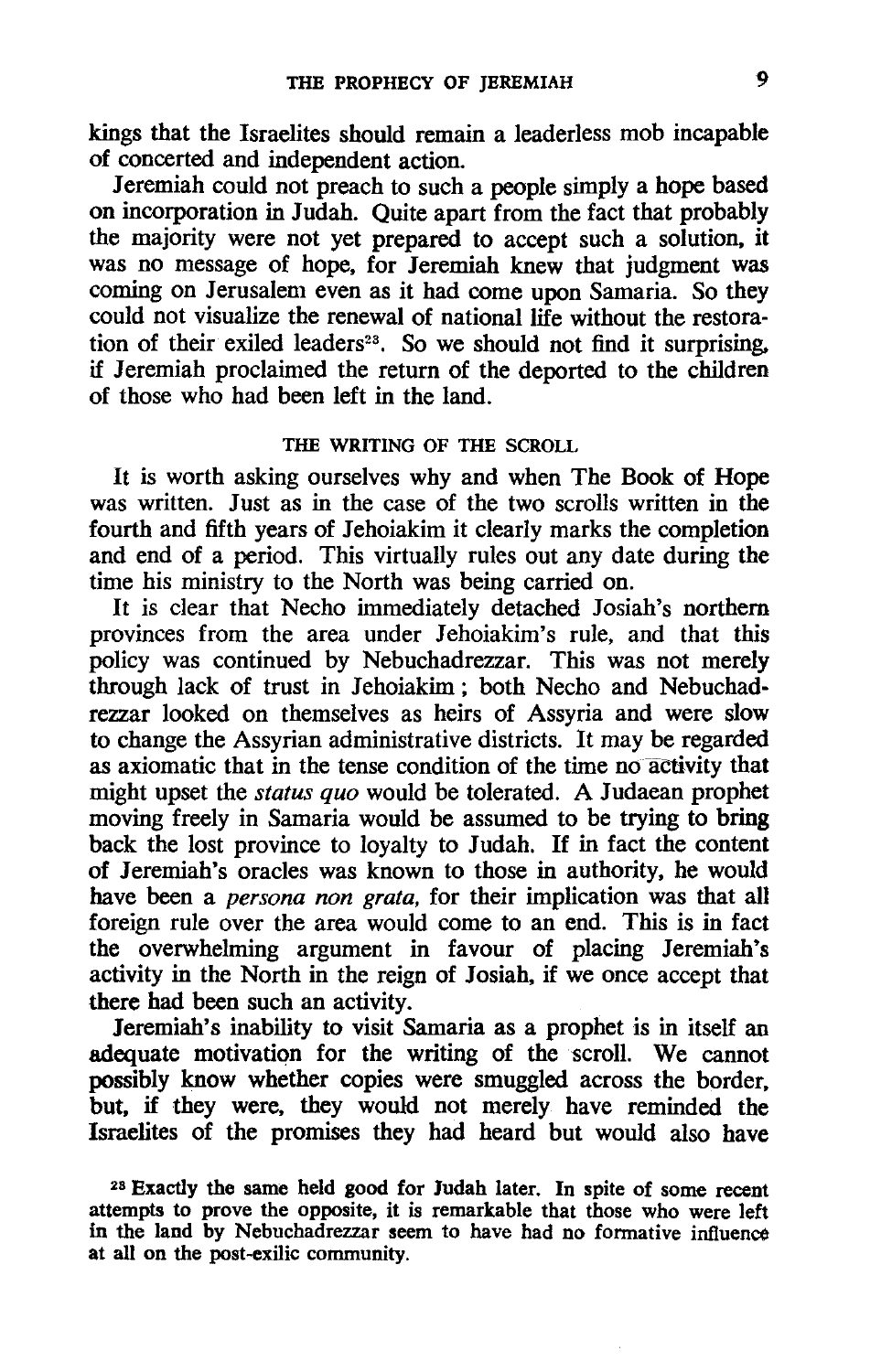encouraged them. when God's judgments broke over Jerusalem. even as they had over Samaria a century and a half earlier.

This theory permits of the scroll's having been written at any time after the accession of Jehoiakim and would favour an earlier rather than a later date. I find it hard. however. to reconcile its dominant note of radiant hope with the intense strains and stresses of Jeremiah's life in the first five years of Jehoiakim's reign. I consider it more reasonable to place it shortly after Jeremiah had gone into hiding. As will be seen later. such a dating removes the one real objection to the early dating of the oracles as a whole.

Just as Jeremiah's other scroll had a second edition so also The Book of Hope will have had. This will have been made either just before Jerusalem fell finally to Nebuchadrezzar in 587 B.C., or more likely in the interval between its fall and Jeremiah's going down to Egypt. The addition of a few oracles about the restoration of Judah and Jerusalem and a couple of minor additions to the oracles already in it will have made it clear. that. now that God's word of judgment had gone into effect. the same hope of mercy existed for Judah as had already been held out to Israel.

## THE THEME OF THE BOOK (30: 3)

"Behold. days are coming-oracle of the LoRD-when I shall turn the fortunes of My people Israel (and Judah). says the LoRD ; and I shall bring them back to the land I gave their fathers. that they may possess it."

I have bracketed Judah merely to indicate my conviction that this is one of the insertions made in the second edition. Strictly speaking it was unnecessary. for in the prophetic sense. as opposed to its political understanding, "My people Israel" included all the tribes.

Though it may on occasion be so used. "Behold. days are coming." is not an eschatological expression. The use of the participle seems to suggest that something now existing has set up a chain of causation which must end in the event prophesied. In the context the judgment on Israel. and later on Judah. must end in restoration. It is not that the restoration is an act of pure grace ; the whole history of Israel is a history of grace on God's side. The judgment is grace which. because it is grace. leads to restoration.

Modem man would be far happier. if Jeremiah had omitted the promise of the land. We can grasp that the captive. who has lost his land as part of the penalty for sin, should be set free into the glorious liberty of the children of God. But that he should get his land back as well is too material to be spiritual.